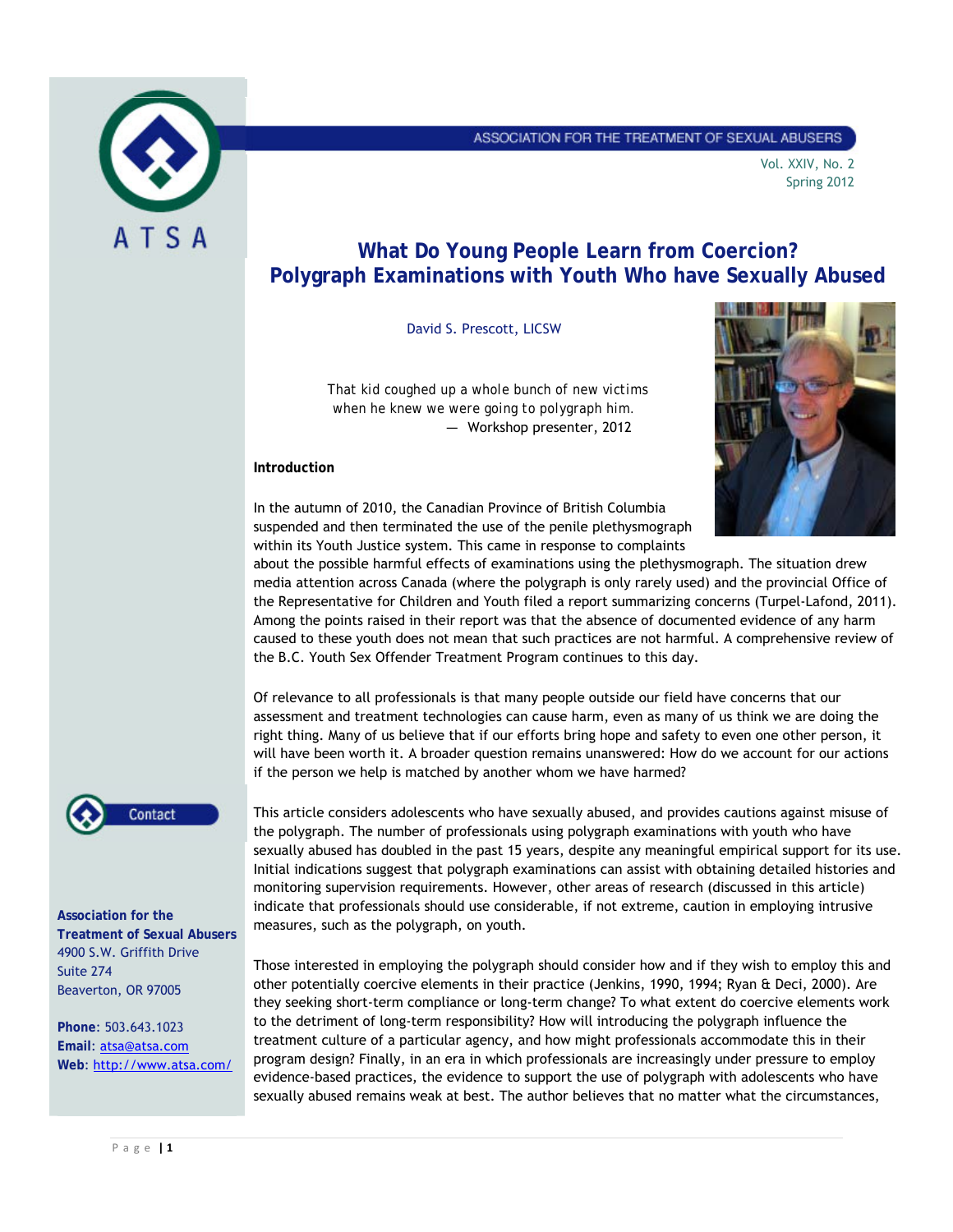adolescents deserve the highest level of care in their treatment.

#### **Background**

Professionals employing the polygraph with adults who have sexually offended quickly discover that it can prompt rapid disclosures (Ahlmeyer, Heil, McKee, & English, 2000; Heil, Ahlmeyer, & Simons, 2003), even as there little or no research indicating that polygraphy contributes to reduced sexual reoffense or increased predictive validity (Cook, 2011). Despite broader concerns documented in one large-scale analysis (National Academy of Sciences, 2003) and other reviews (e.g., Vrij, 2000), polygraph use has increased throughout the United States. McGrath, Cumming, and Burchard (2010) report that the use of polygraph with juveniles more than doubled in 14 years, from 22% of programs employing it in 1996 to 50% in 2010. Thehese dramatic increases in the United States are particularly noteworthy given that polygraph use has not been shown to reduce sexual reoffending. Also of concern is the absence of meaningful research on its use with juveniles, and its potential impact on them.

Many professionals have expressed concern that polygraphy is essentially a coercive measure seeming to reinforce the worldview that interpersonal coercion is acceptable, and therefore particularly inappropriate for use with individuals who have used coercion with harmful intent. Many critics charge that it is inherently deceptive because it is most effective when subjects believe it can detect their lies, when in fact it measures physiological changes (and not statements) in response to questions. Skeptics in numerous disciplines and jurisdictions note that it remains inadmissible in most legal proceedings. These concerns are at the forefront of broader research findings that punitive approaches to crime do not make it any less likely to happen again (Smith, Goggin, & Gendreau, 2002) and that coercive forms of treatment are less effective than voluntary approaches (Parhar, Wormith, Derzken, & Beauregard, 2008). Likewise, Lilienfeld (2007) reminds us that our treatments have the potential to cause harm.

Use of the polygraph with youth who have sexually abused has remained controversial (Chaffin, 2011; Hunter, 1999). Although Emerick and Dutton (1993) reported favorable results in obtaining information, Chaffin (2011) noted more recently the lack of subsequent research to support polygraphy with adolescents, especially given its potential negative impact on 1) the developmental trajectory of adolescents, and 2) the clinician's ability to establish trust and mutual respect with the adolescent, a cornerstone of effective treatment. He further challenges the field to find research demonstrating a cost/benefit ratio to warrant the potential harm of the polygraph examination experience. Chaffin suggests that we should only use polygraphy if it can be proven to lead to better treatment outcomes, prevent future victimization, and protect abusers from the all the consequences of abusing again. Currently, this research is lacking.

Despite these concerns, professionals often continue to extoll the virtues of the polygraph and the information it provides. This is despite any evidence that more information is necessarily better information. One might reasonably wonder whether it is the information that is helpful or the sense of confidence that the professional gains through its extraction. Likewise, is it the information or the apparent need for *confession* that is actually most valuable (e.g., Mann, 2011)?

Professionals typically employ the polygraph to obtain complete disclosures of sexually harmful behavior and to monitor adherence to treatment and supervision requirements. Although the National Task Force on Juvenile Sexual Offending stressed that polygraphs should be voluntary and occur with informed consent (NAPN, 1993), this is often not the case. In some cases, polygraph examinations are the norm for adolescents who have sexually abused (e.g., County of Shasta Juvenile Probation, 2006). In others, youth and their families experience considerable pressure to consent to evaluations. Given the numerous concerns and legal battles about the potential for unanticipated self-incrimination in the adult world (e.g., Blackstone, 2011), it is reasonable to ask whether adolescents and their families can truly provide informed consent.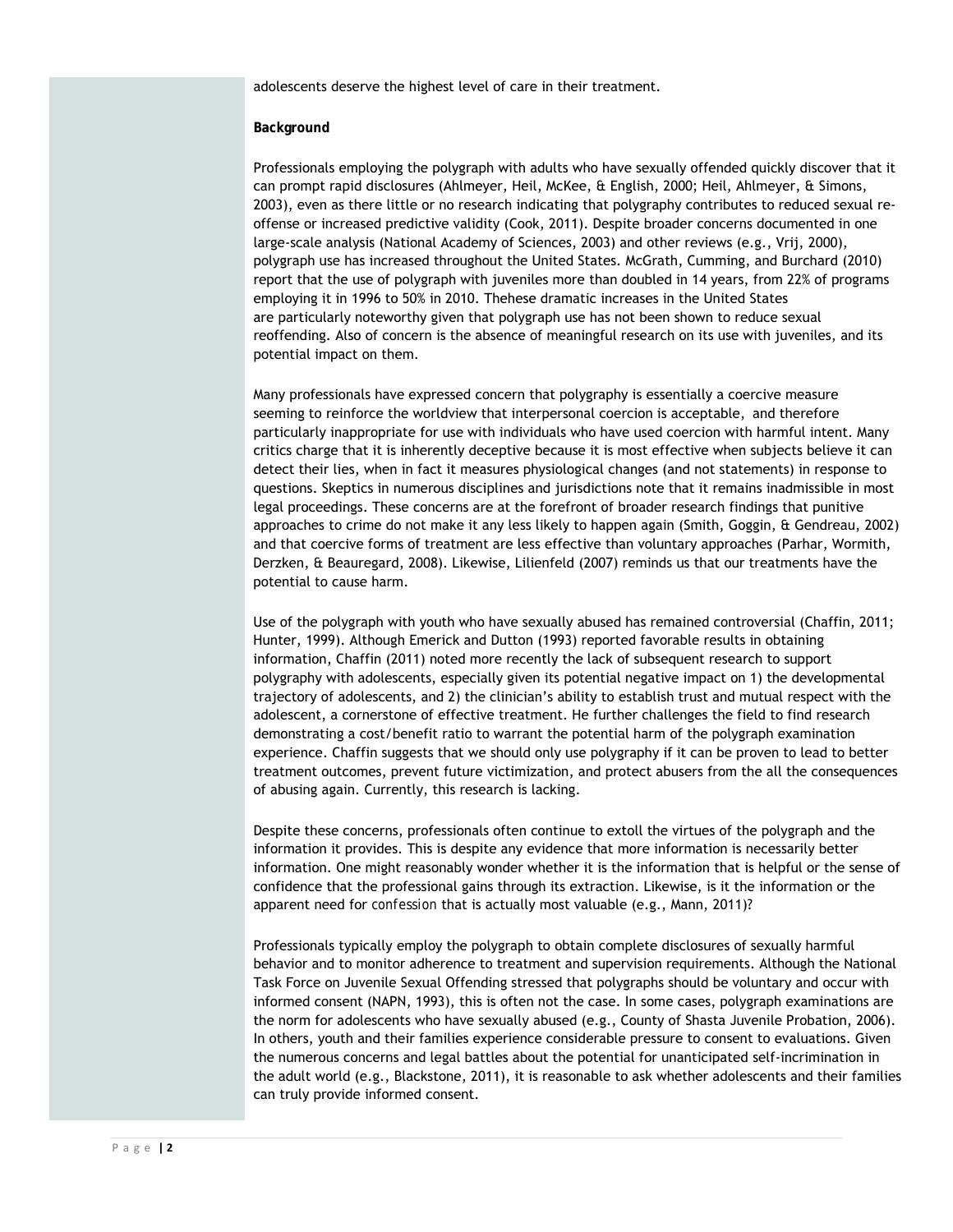A standing question has been whether the polygraph can be used effectively and reliably. In a position paper for the California Coalition on Sexual Offending, Hindman and Peters (2004) claim that " more than a decade of collective experience suggests that it is reasonable to use polygraph as a clinical tool with youth thirteen to eighteen years old and with developmentally disabled individuals." The authors include a list of cautions, including use of the polygraph with individuals who display poor reality testing, have cognitive or intellectual deficits, and appear unable to produce " Deception Not Indicated" charts even when independent information makes it highly unlikely they are being deceptive or have physical conditions that would prevent an accurate examination.

Although this certainly appears reasonable, it is important to expand our inquiry. Given our responsibility for the long-term well-being of young people, what is the best use of the polygraph? Just because a polygraph examination *can be* used in a given situation does not mean that it *should be*used.

Before considering polygraphy, treatment providers and agencies will need a detailed mission statement regarding their approach to the treatment of sexual harm. Although polygraph examination has come under increasing scrutiny with respect to individuals' rights against self-incrimination (Blackstone, 2011; Fox, 2005), legal challenges in juvenile cases have been less common. A healthy skepticism about the current state of interventions with youth who have sexually abused can also be helpful. Chaffin and Bonner (1998) caution professionals away from the belief that those working with youth who have sexually abused have found all the answers. Their examples of false professional beliefs include the assumptions that only abuse-specific treatment can reduce risk; that denial must be broken; that good treatment involves strong confrontation; that treatment must be long-term; and that deviant arousal and fantasies, grooming of victims, and deceit are all core features of this population.

A primary goal of treatment for youth who have sexually abused is promoting their ability to be responsible people. Decades of research remind us that human beings are better able to accept responsibility for behavior outside the perceived presence of external pressure (Cialdini, 2001) and that people are more persuaded by their own actions and discoveries than by what others tell them (Bem, 1972). Further, people are more motivated to change when it comes from their own decisions and choices, as opposed to others compelling them to change (Ryan & Deci, 2000). Given the literature about how people change, professionals should be very careful with the use of the polygraph.

**Seven Reasons to Exercise Caution with the Polygraph**

**Reason #1:** *Youth are different in their treatment needs and willingness to disclose information.* 

Youth are inherently different from adults. Their personalities are still developing, they are not fully educated, and they lack sophistication in the ways of the world. In part, this is why they do not have certain rights until the ages of 18 and 21.

Research demonstrates that the sexual recidivism rates are lower for youth and that their risk indicators are often different from adults (e.g., Caldwell, 2002, 2010). Additionally, youth are typically more likely to engage in future non-sexual crime (Långstrom & Grann, 2000; Worling & Curwen, 2000). For this reason, assessment and treatment should focus on all forms of problem behaviors, including self-harm. Fortunately, youth are often very willing to self-disclose problematic thoughts and behaviors under the right conditions (Baer & Peterson, 2002; Lambie & Robson, 2006; Worling, 2006; Worling & Curwen, 2000; Worling & Långstrom, 2003; Zolondek, Abel, Northey, & Jordan, 2001).

Further, there is no reason treatment cannot focus on the relevant risk factors in a young person s life without a detailed accounting of every sexual experience the adolescent has had. An analogy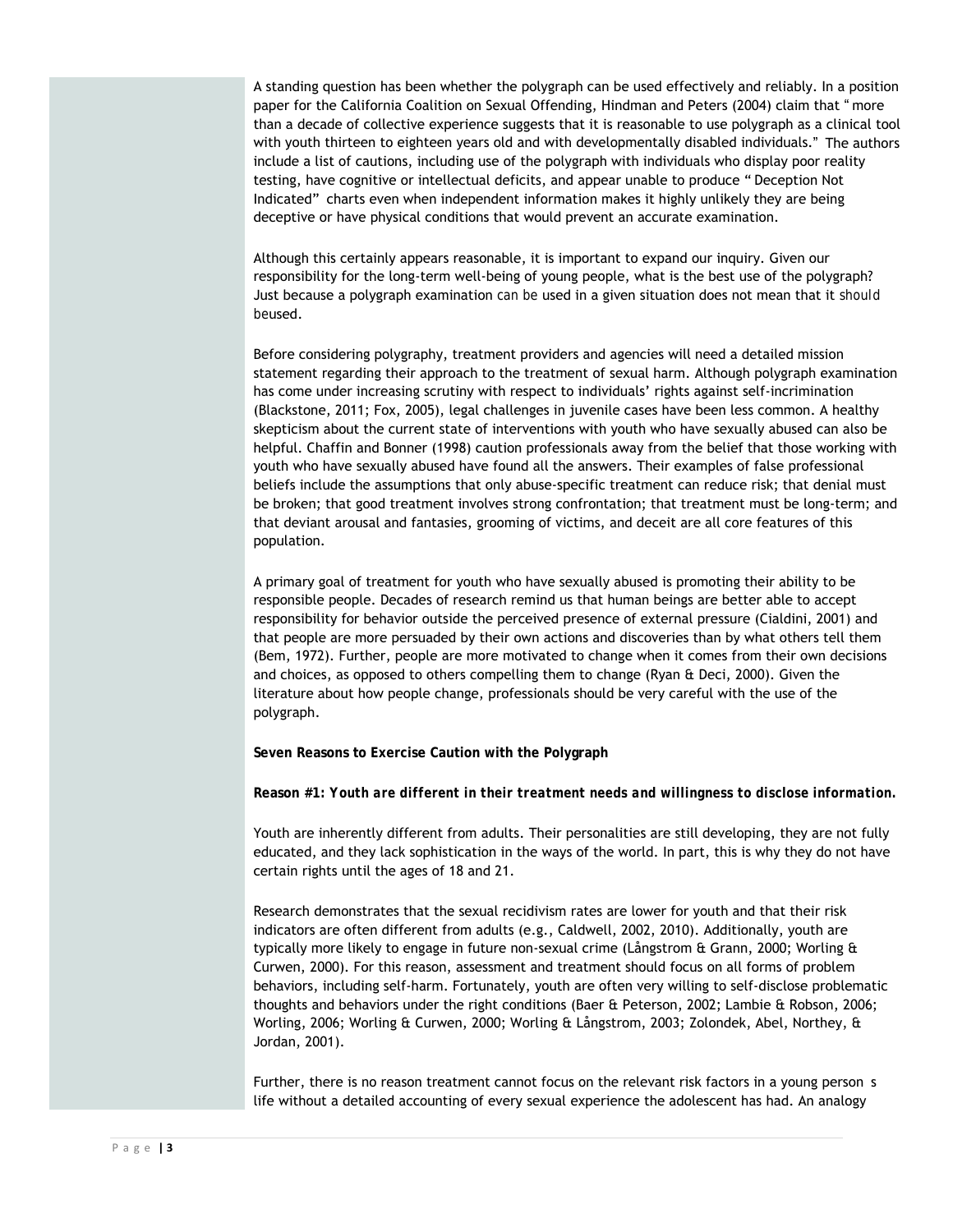might be to the treatment of any other behavioral problem in which it is not necessary to chronicle every depressive thought the person has had. Certainly, it is important to engage in a comprehensive assessment of every youth in order to identify criminogenic treatment needs; professionals can ask whether it may be better in the long run to modify the circumstances so that the youth is more comfortable sharing this information. A further question for professionals to ask is to what extent treatment programs are actually set up to facilitate disclosure within a strong therapeutic alliance, as opposed to using the polygraph to meet the needs of professionals in a user-unfriendly environment?

#### *Reason #2: More information is not always better information*

Newcomers to risk assessment and management often believe that all information gathered is important to risk estimates. Research has demonstrated that this is not the case (Monahan, 1981; Quinsey, Harris, Rice, & Cormier, 2006). One adult actuarial scale, Static-99 (Hanson & Thornton, 2000), specifically excludes the information provided by polygraphy (Harris, Phenix, Hanson,  $\theta$ Thornton, 2003, p. 15); although, part of the reason for this is that polygraph data were not available for subjects in the instrument s original standardization sample. A recent study (Cook, 2011) found that new information produced via polygraph did not improve the predictive validity of Static-99.

Likewise, using information obtained by the polygraph to make inferences about behavioral and sexual proclivities may be less helpful due to the dynamism of adolescent sexual arousal (Hunter, Goodwin, & Becker, 1994; Nisbet, Wilson, & Smallbone, 2004; Prentky & Righthand, 2003). The inescapable fact is that the sexual interests and arousal patterns of adolescents are subject to change without notice.

Further, Worling & Curwen (2000) found that self-reported deviant sexual interests were predictive of sexual recidivism. Worling and Långstrom (2003) concluded that it is encouraging that the evidence to date in support of this factor is based on the results of clinical interviews and observation (p. 345), particularly in light of at least one small study where phallometrically assessed deviant arousal did not correlate with recidivism (Gretton, McBride, Hare, O'Shaughnessy, & Kumka, 2001).

Finally, professionals might first wish to consider what the additive value of new disclosures will be. Focusing efforts on compelled disclosure of numbers of victims may actually be missing the point. There is simply no evidence that understanding, identifying, and managing risk factors requires an exact victim count.

As an example, a common argument in favor of the sexual history polygraph is that it can assist in safety planning. For example, before reuniting an adolescent with his family, professionals want to know if he has abused others in the home or neighborhood. Setting aside other issues, it is unclear how having this information actually contributes to safety. One might wonder whether all safety plans should not take into account that this may have been the case and that supervision by adults should be increased, even if only to prevent further allegations. Is an exact victim count from the past necessary to protect people (including the client) in the future? Is professionals' time not better spent crafting plans that will create safety and wellbeing for all?

# *Reason #3: Polygraph examinations have the potential to be re-traumatizing and may contribute to dysfunctional beliefs*

Rates of victimization and trauma among youth who have abused can be very high (Crittenden, Claussen, & Sugarman, 1994; Schwartz, Cavanaugh, Prentky, & Pimental, 2006; Sisco, Becker, Sanders, & Harvey, 2006). Many of these youth have had little experience with supportive or prosocial adults. Professionals may wish to consider whether young people will view the professionals actions as helpful to change or as further evidence that adults are hostile, controlling, and punitive (Mann & Beech, 2003). After all, these attitudes themselves can act as risk factors, whether by fueling a sense of entitlement, or as part of a larger array of antisocial attitudes and beliefs. Ultimately, professionals will want to ask just what they are modeling for adolescents, and how they know they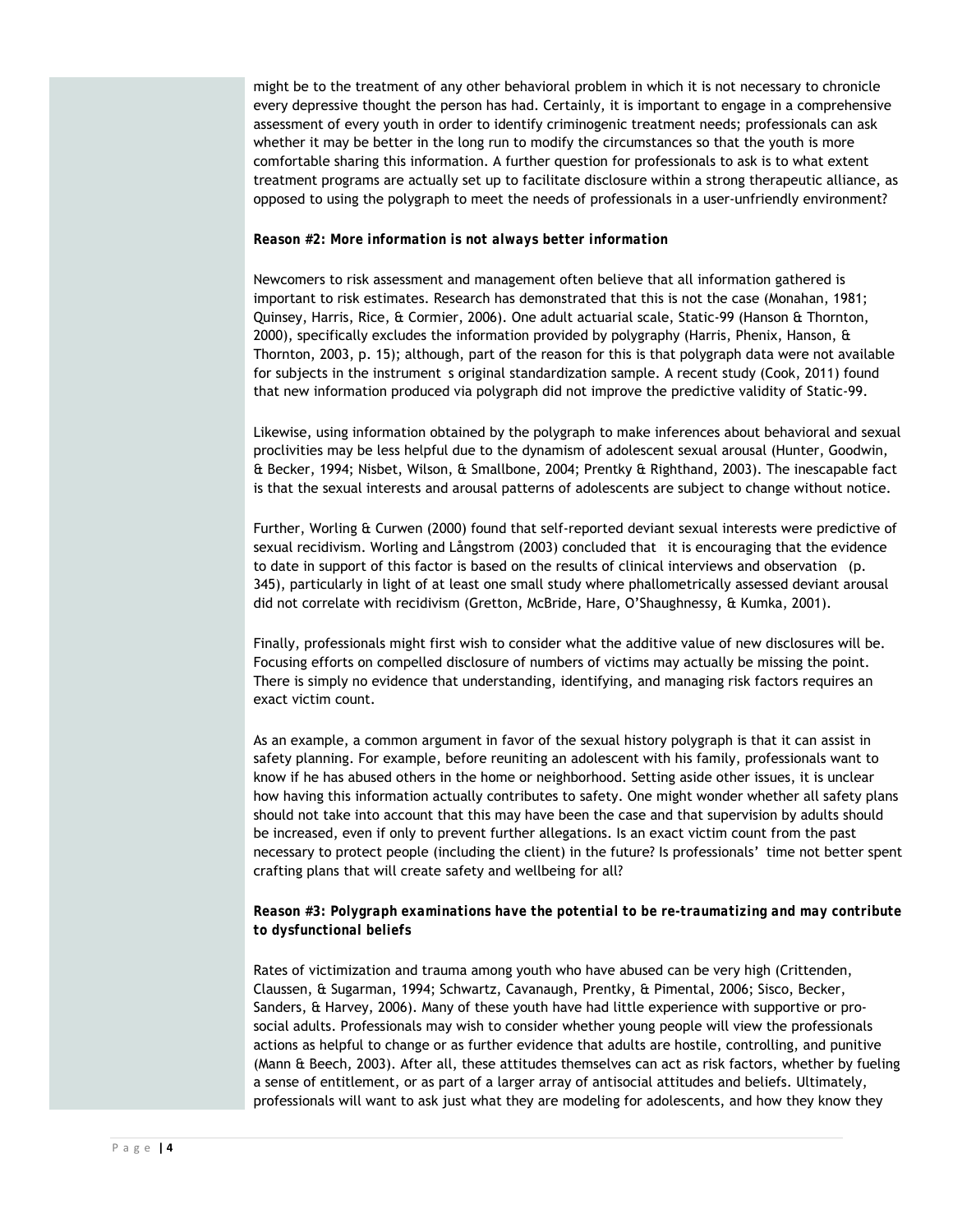are accomplishing it.

The polygraph uses fear and anxiety to compel people to tell the truth (Kokish, 2003; National Academy of Sciences, 2003). It is also vital to remember that the anticipation of a polygraph examination can also create fear, anxiety, and uncertainty, each of which can influence the treatment progress of adolescents. At the very time when professionals are essentially asking clients to build a new and better life, they are introducing an anxiety-provoking experience into the process. Given the tendency of these young people to have had very negative life experiences, polygraphy brings risks, including:

a) Emulating abusive environments, thereby sending the message that it is OK for adults to be coercive, intrusive, and fear inducing.

b) Providing the youth with cause to believe that he or she is a bad person (i.e., " If they re treating me like this, I must really deserve it". "I must be fundamentally bad and untrustworthy." ). It is one thing for supportive adults to try to say otherwise, but actions often speak louder than words. c) Communicating to the youth that adults either do not understand or care about him. d) Over-disclosure by the youth in the hopes of " passing".

A useful question for professionals to ask is whether they are minimizing the harm done to clients even as they seek to prevent further minimization of harm by their clients? Decades of psychotherapy research have made it clear that the therapeutic alliance predicts the level of engagement and *vice versa* (Duncan, Miller, Wampold, & Hubble, 2010). The same research has also established therapeutic alliance as crucial to successful outcomes in therapeutic settings. When professionals describe the polygraph as a clinical tool , does this mean they have used it to replace clinical skills?

## *Reason #4: Those who have survived sexual abuse rarely wish to be identified by the polygraph.*

Some professionals have advocated that the polygraph can obtain information on survivors who have not come forward to disclose sexual abuse. While some professionals may feel that those harmed may now be able to get help, not all survivors of sexual abuse need or want it. To this end, bringing victims to the attention of authorities may itself be highly intrusive and re-traumatizing. In the end, those who have survived sexual abuse should be free to disclose abuse —or not—at whatever time or in whatever place they choose.

# *Reason #5: Young people may have long-term treatment needs, but the polygraph may only have short-term utility*

The goal of treatment for adults who have sexually offended is typically the simple stopping of abuse. Society presumes that adults are accountable for their actions and should use the skills learned in treatment for the rest of their lives. Other treatments are ancillary.

By definition, adolescents are young people in development. This is true across all aspects of their functioning: physical, psychological, familial, criminological, psychosexual, etc. Interventions are best aimed not only at stopping the abuse, but at helping them become responsible adults. The most successful interventions go beyond holding them accountable to teaching what accountability actually is and having them practice it (Prescott, 2011). These are among the reasons why juvenile courts have historically been rehabilitative, while adult court actions are more punitive and corrective (Trivits & Repucci, 2002).

Therefore, all interventions with young people must look at their long-term needs in order to guide them in desisting from crime. Polygraph examinations result in short-term compelled disclosures; how they actually contribute to a balanced, self-determined lifestyle in longer term is unknown (Wilson, 2009).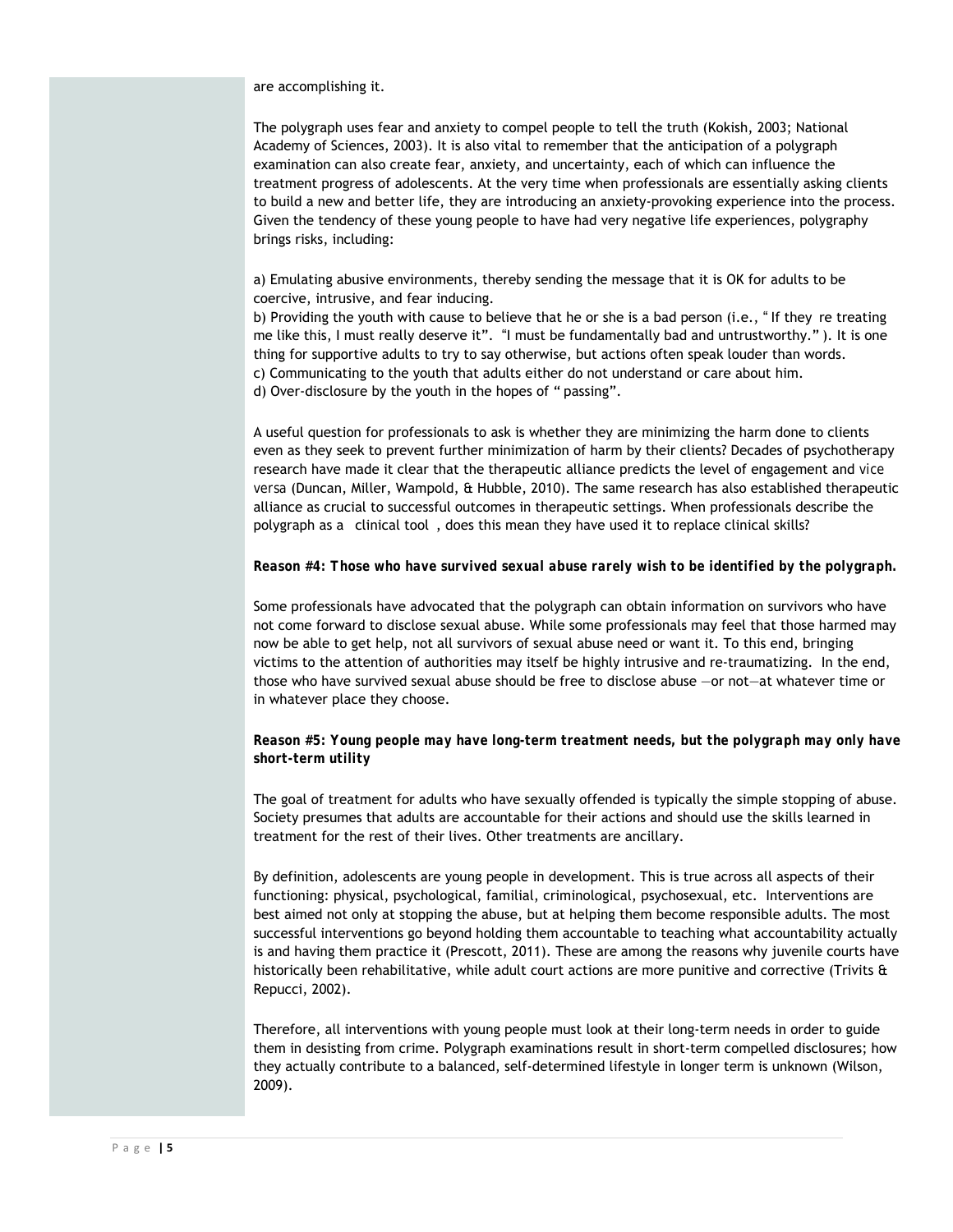#### *Reason #6: Disclosure is not always the same as honesty*

There is no question that honesty is an appropriate goal of treatment, but is compelled disclosure really the same thing? Professionals and programs may wish to ask whether they are promoting honesty as a value or simply demanding disclosure. Many professionals have come across young people exaggerating, even fabricating disclosures of harmful behavior in the belief that this signals treatment progress. It is possible that promoting honesty as a value involves social judgments around when *not* to tell the entire truth (Ekman, 1992; Vrij, 2000). For youth who categorically deny the offenses for which they have been adjudicated, there may be aspects of adult deniers' programs (Brown, 2005; Marshall, Thornton, Marshall, Fernandez, & Mann, 2001; Serran & O' Brien, 2009) that can inform treatment strategies with youth before resorting to the polygraph.

Outside pressure on professionals to maintain community safety has never been greater. Professionals may wish to consider whether they are seeking disclosure due to outside pressure (e.g., to convince referring agencies that they are getting the truth) or to facilitate the youth's investment in his own treatment process and future. If the goal is a complete and honest accounting, professionals may wish to consider whether they can first obtain this through treatment interviews.

#### *Reason #7: Interventions are more effective when they are science-based.*

Proponents frequently point to the importance of disclosure in the treatment of sexual aggression. However, how much disclosure is actually necessary remains an open empirical question; to the present, there is no evidence that full disclosure is necessary to meaningfully reduce risk. Professionals considering the polygraph will wish to consider to what extent their judgments are effected by moral convictions and cultural beliefs in the importance of confession.

Likewise, professionals are under fierce pressure from outside agencies to ensure community safety. The polygraph can give the appearance that one has done everything they can to produce a safer client and community, but does it do so at the cost of other factors (e.g., therapeutic alliance and engagement) that actually have an evidence base in risk management?

## **Use and Misuse**

Professionals will need to be familiar with ethical guidelines and standards for the use of polygraph as well as the ethics of their profession. Chaffin (2011) has observed that central to the ethical codes of many professional organizations are beneficence, nonmaleficence (avoiding harm to one s client), respect for autonomy, and justice. As an example, the World Medical Association has held that an ethical breach could exist for providers who are present at harsh interrogations (cited in Chaffin, 2011). While treatment for sexual aggression frequently involves waivers of confidentiality, professionals will wish to exercise extreme care before using the polygraph, especially with people who are in the custody of others. Chaffin further observes that the compulsory nature of treatment with mandated clients places a greater (not lesser) obligation on treatment providers.

Additionally, professionals who decide to use the polygraph should use care in selecting their methods. Craig and Molder (2003) reported that a number of examiners in their study used polygraphy with early adolescent populations including juveniles as young as seven, and that " more than half of the respondents do not use any special modifications when testing a juvenile, treating them exactly like an adult during the test" (p. 72). The conditions in which these polygraph examiners tested preadolescents are unspecified. The effect of these examinations on these young people is unknown.

Others have reported problematic use of the polygraph. Practitioner concerns have highlighted parents urging their son to fabricate material in order to pass the polygraph examinations that they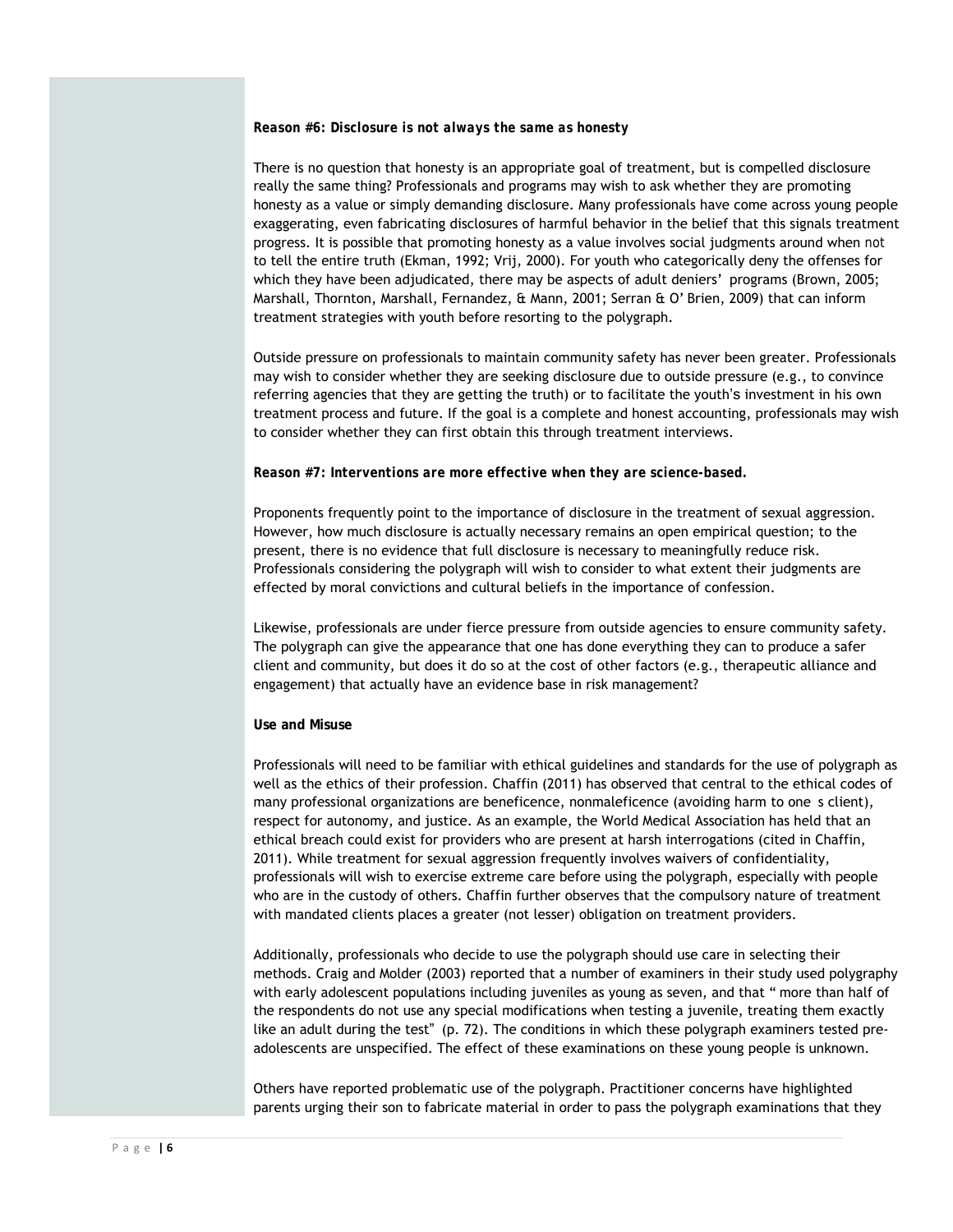were required to pay for. Some programs have made passing the polygraph a condition of treatment progress and family reunification. Many professionals have described clients returning to incarceration after disclosing new information as a part of processes originally designed to be therapeutic. Professionals therefore need to provide safeguards against the polygraph becoming a barrier to investment in change, a false indicator of progress, or an inadvertent means of self-incrimination.

# **Considerations**

Before (or instead of) employing polygraphy within clinical settings, professionals may wish to consider any or all of the following:

- Are there specific questions that only a polygraph examination can answer? What have providers not done that would ensure a meaningful understanding of the youth?
- Has the youth received a comprehensive assessment using empirically supported tools that describes risks and needs? Has that assessment spoken to the best ways that the youth can be motivated for treatment and long-term change? Does it speak to the young person' s learning style and other factors that will allow him or her to access the available treatment?
- What other methods are available that can be used prior to (or instead of) using the polygraph?
- Are there psychiatrically co-morbid conditions that will cause this young person to have an adverse reaction to the polygraph experience, whether in the short or long term? For example, while a polygraph examination may provide useful information in the present, how will it influence in the future a young person with a history of trauma or diagnosis on the Autism spectrum? Will the client recall it as a helpful experience or another example of coercive adults providing them with bad experiences? What steps will prevent the latter?
- Does the young person have other vulnerabilities? To what extent might a polygraph examination cause harm?
- What protections have adults put into place to protect against self-incrimination? Do these take into account that youth are inherently less able to provide informed consent than the adults who care for them?
- How does this polygraph examination promote the self-efficacy and long-term interests of this youth? Have all other options been exhausted?
- What is the young person s current level of investment in treatment, and how can adults increase it before (or without) using the polygraph?
- In the final analysis, is a polygraph examination truly the least restrictive intervention?
- Has the program or provider done enough to explore and promote those factors associated with desistance rather than resistance?

## **Conclusion**

The use of polygraph examinations with juveniles, to the present, remains empirically unsupported and potentially counterproductive. One may reasonably ask whether we are really doing our best when we use a tool that may introduce more problems than it solves. How do coercive methods nurture healthy lives and safe communities? How does forced disclosure actually help survivors who have chosen not to come forward? Young people — regardless of their past behavior — deserve our highest standard of care. Perhaps more to the point, is this the best practice of which treatment providers are capable?

## **References**

Ahlmeyer, S., Heil, P., McKee, B. & English, K. (2000). The impact of polygraphy on admissions of victims and offenses in adult sex offenders. *Sexual Abuse: A Journal of Research and Treatment, 12*, 123-138.

Baer, J.S.& Peterson, P.L. (2002). Motivational interviewing with adolescents and young adults. In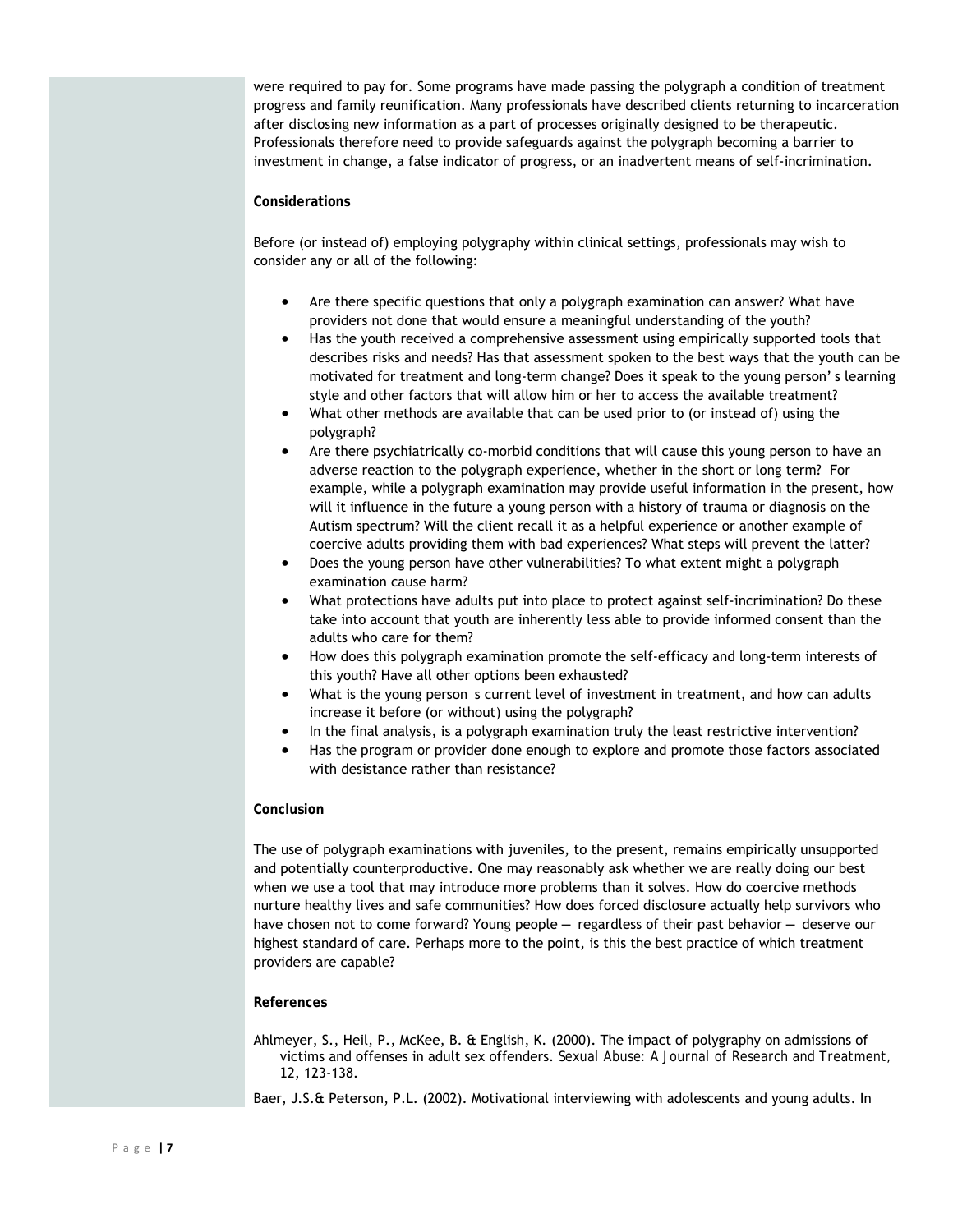W.R. Miller & S. Rollnick (Eds.), *Motivational interviewing: Preparing people for change*. New York: Guilford.

- Bem, D.J. (1972). Self-perception theory. In L. Berkowitz (Ed.), *Advances in experimental social psychology 6*, 2-62. New York: Academic Press.
- Blanchard, G.T. (1995). *The difficult connection: The therapeutic relationship in sex offender treatment*. Brandon, VT: Safer Society Press.
- Blackstone, K. (2011, May). Do convicted sex offenders lose their right against self-incrimination? Retrieved March 28, 2012 from http://newsmanager.commpartners.com/linktrack.php?url=http%3A%2F%2Fforensicpsychologist.bl ogspot.com%2F2011%2F05%2Fdo-convicted-sex-offenders-lose-their.html.
- Brown, S. (2005). *Treating sex offenders: An introduction to sex offender treatment programmes*. Devon, UK: Willan Publishing.Caldwell, M.F. (2002). What we do not know about juvenile sexual reoffense risk. *Child Maltreatment, 7*, 291-302.
- Caldwell, M.C. (2010). Study characteristics and recidivism base rates in juvenile sex offender recidivism. *International Journal of Offender therapy and Comparative Criminology, 54,* 197-212.
- Chaffin, M. (2011). The Case of Juvenile Polygraphy as a Clinical Ethics Dilemma. *Sexual Abuse: A Journal of Research and Treatment, 23,* 314-328.
- Chaffin, M.& Bonner, B. (1998). Don't shoot, we're your children: Have we gone too far in our response to adolescent sexual abusers and children with sexual behavior problems? *Child Maltreatment, 3,*  314-316.

Cialdini, R.B. (2001). *Influence: Science and practice*. Needham Heights, MA: Allyn Bacon.

- County of Shasta Juvenile Probation (2006). *Juvenile Sex Offender Program*. Retrieved February 19, 2006 from http://newsmanager.commpartners.com/linktrack.php?url=http%3A%2F%2Fwww.co.shasta.ca.us% 2Fdepartments%2Fprobation%2Fjuvenile.htm%23jsop.
- Craig, R.A.& Molder, C. (2003). The use of law enforcement polygraph tests with juveniles. *The journal of credibility assessment and witness psychology, 4*, pp. 63-74. Retrieved March 27, 2012 from: http://newsmanager.commpartners.com/linktrack.php?url=http%3A%2F%2Ftruth.charleshontsphd. com%2FJCAAWP%2F2003\_63-74%2F2003\_63-74Choice.htm.
- Crittenden, P.M., Claussen, A.H. & Sugarman, D.B. (1994). Physical and psychological maltreatment in middle childhood and adolescence. *Development and Psychopathology, 6,* 145-164.
- Duncan, B., Miller, S.D., Wampold, B.E. & Hubble, M. (2010). *The heart and soul of change, second edition: Delivering what works in therapy*. Washington, DC: American Psychological Association.
- Ekman, P. (1992). *Telling lies: Clues to deceit in the marketplace, politics, and marriage*. New York: Norton.
- Emerick, R.L.& Dutton, W.A. (1993). The effect of polygraphy on the self-report of adolescent sex offenders: Implications for risk assessment. *Annals of Sex Research, 6,* 83-103.
- Epperson, D.L., Ralston, C.A., Fowers, D., DeWitt, J. & Gore, K.S. (2006). Actuarial risk assessment with juveniles who offend sexually: Development of the Juvenile Sexual Offense Recidivism Risk Assessment Tool II. In D.S. Prescott (Ed.), *Risk assessment of youth who have sexually abused: Theory, controversy, and emerging strategies* (pp. 118-171). Oklahoma City, OK: Wood N Barnes.
- Fox, E.L. (2005, summer). Did Antelope kill the polygraph? *The Forum, Newsletter of the Association for the Treatment of Sexual Abusers.*
- Gretton, H.M., McBride, M., Hare, R.D., O' Shaughnessy, R. & Kumka, G. (2001). Psychopathy and recidivism in adolescent sexual offenders. *Criminal Justice and Behavior*, *28*, 427-449.
- Hanson, R.K., & Thornton, D. (2000). Improving Actuarial Risk Assessments for Sex Offenders. *Law and Human Behavior, 24,*119-136.
- Harris, A.J.R., Phenix, A., Hanson, R.K. & Thornton, D. (2003). *Static-99 coding rules revised 2003.*  Ottawa, ON: Public Safety and Emergency Preparedness Canada. Retrieved March 27, 2012 from http://newsmanager.commpartners.com/linktrack.php?url=http%3A%2F%2Fwww.static99.org%2F.

Heil, P., Ahlmeyer, S. & Simons, D. (2003). Crossover sexual offenses. *Sexual Abuse: A Journal of*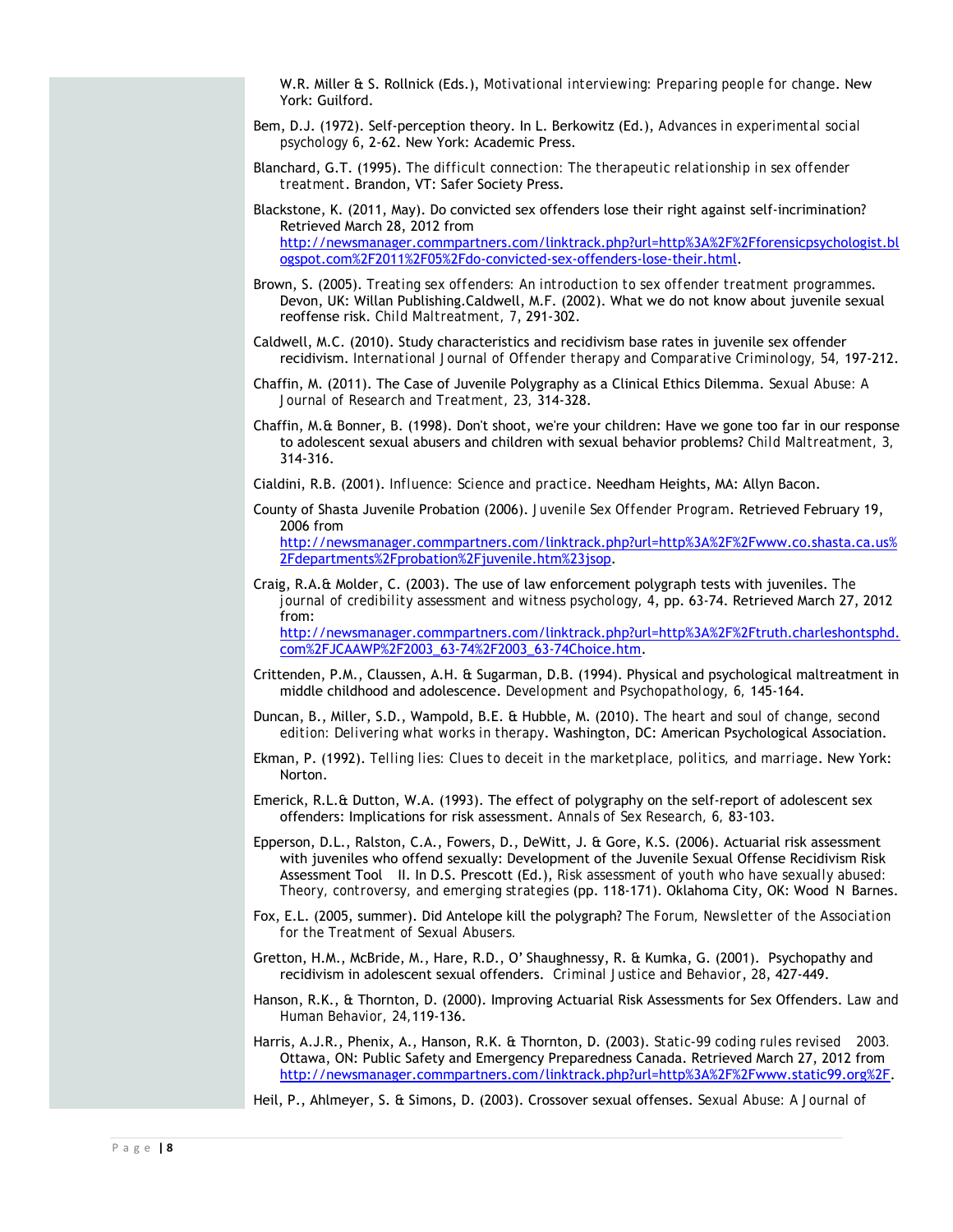*Research and Treatment, 15*, 221-236.

- Hindman, J.& Peters, J. (2004). *Clinical polygraph examinations in sex offender treatment, revised January 23, 2004*. Position paper for the California Coalition on Sexual Offending. Retrieved March 27, 2012 from http://ccoso.org/papers/polygraphdraft.pdf.
- Hunter, J. (1999). *Understanding Juvenile Sexual Offending Behavior: Emerging Research, Treatment Approaches, and Management Practices.* Silver Spring, MD: Center for Sex Offender Management. Retrieved February 19, 2006 from http://newsmanager.commpartners.com/linktrack.php?url=http%3A%2F%2Fwww.csom.org%2F.
- Hunter, J.A., Goodwin, D.W. & Becker, J.V. (1994). The relationship between phallometrically measured deviant sexual arousal and clinical characteristics in juvenile sexual offenders. *Behavior Research and Therapy, 32 (5),* 533-538.
- Hunter, J.A. & Lexier, L.J. (1998). Ethical and legal issues in the assessment and treatment of juvenile sex offenders. *Child Maltreatment, 3*, 339-348.
- Jenkins, A. (1990). *Invitations to Responsibility: The Therapeutic Engagement of Men who are Violent and Abusive*. Adelaide, South Australia: Dulwich Centre Publications.
- Jenkins, A. (1994). Therapy for abuse or therapy as abuse? *Dulwich Centre Newsletter, 1,* 11-19.
- Johnson, B.R. (2006). Comorbid diagnosis of sexually abusive youth. In R.E. Longo & D.S. Prescott (Eds.), *Current perspectives: Working with sexually aggressive youth and youth with sexual behavior problems*. Holyoke, MA: NEARI Press.
- Kokish, R. (2003). The current role of post-conviction sex offender polygraph testing. In (R. Geffner, K.C. Franey, T.G. Arnold, & R. Falconer, Eds.), *Identifying and treating sex offenders: Current approaches, research, and techniques* (pp. 175-194). Binghamton, NY: Haworth Maltreatment and Trauma Press.
- Lambie, I. $\text{ft}$  Robson, M. (2006). Words from the heart: The process of change with sexually abusive youth. In R.E. Longo & D.S. Prescott (Eds.), *Current perspectives: Working with sexually aggressive youth and youth with sexual behavior problems*. Holyoke, MA: NEARI Press.
- Långstrom, N.& Grann, M. (2000). Risk for criminal recidivism among young sex offenders,*Journal of Interpersonal Violence, 15,*855-871.
- Letourneau, E.J. & Miner, M.H. (2005). Juvenile sex offenders: A case against the legal and clinical status quo. *Sexual Abuse: A Journal of Research and Treatment, 17*, 293-312.
- Mann, R.E. (2011, September). Keynote address for the NOTA Annual Conference. Brighton, England.
- Mann, R.E.& Beech, A.R. (2003). Cognitive distortions, schemas, and implicit theories. In T. Ward, D.R. Laws, & S.M. Hudson (Eds.), *Sexual deviance: Issues and controversies* (pp 135-153)*.* Thousand Oaks, CA: Sage.
- Marczyk, G.R., Heilbrun, K., Lander, T. & DeMatteo, D. (2003) Predicting juvenile recidivism with the PCL:YV, MAYSI, and YLS/CMI, *International Journal of Forensic Mental Health, 2,* 7-18. Retrieved February 26, 2006 http://newsmanager.commpartners.com/linktrack.php?url=http%3A%2F%2Fwww.iafmhs.org%2Ffil es%2FMarczyk.pdf.
- Marshall, W.L., Thornton, D., Marshall, L.E. Fernandez, Y.M. & Mann, R. (2001). Treatment of sexual offenders who are in categorical denial. *Sexual Abuse: A Journal of Research and Treatment, 13*, 205-217.
- McGrath, R.J., Cumming, G.F. & Burchard, B.L., Zeoli, S., & Ellerby, L. (2010). *Current practices and trends in sexual abuser management: The Safer Society 2002 nationwide survey*. Brandon, VT: Safer Society Foundation. Retrieved March 28, 2012 from http://newsmanager.commpartners.com/linktrack.php?url=http%3A%2F%2Fwww.safersociety.org% 2Fuploads%2FWP141-Current\_Practices\_Emerging\_Trends.pdf.
- Miller, W.R.& Rollnick, S. (2002). *Motivational interviewing: Preparing people for change.* New York: Guilford.
- Monahan, J. (1981). *The clinical prediction of violent behavior*. Northvale, NJ: Jason Aronson.
- National Academy of Sciences (2003). *The polygraph and lie detection*. Washington, DC: National Academies Press.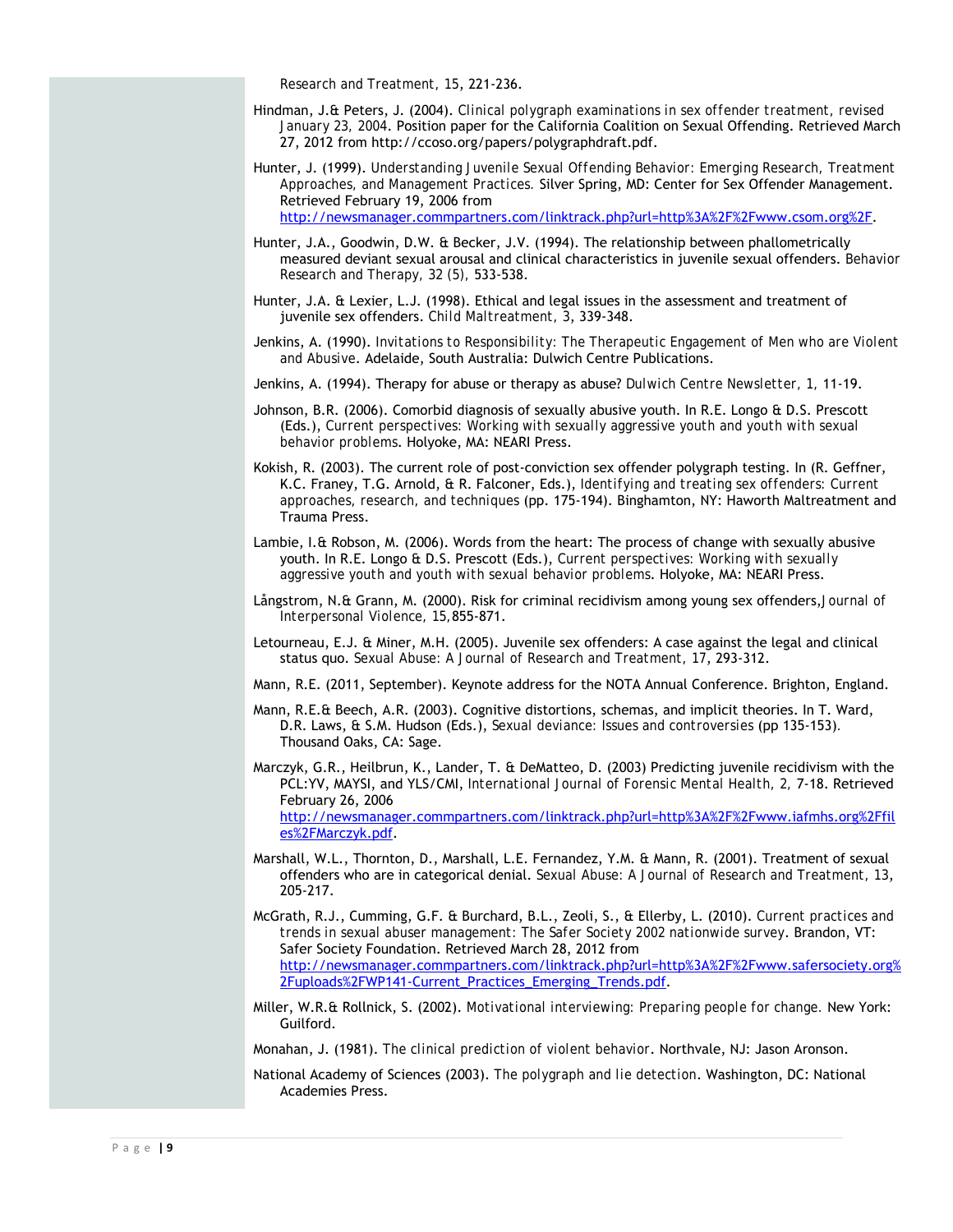- National Adolescent Perpetration Network (1993). The revised report from the national task force on juvenile sexual offending, 1993 of the Naional Adolescent Perpetration Network. *Juvenile and Family Court Journal, 44,* 1-120.
- Nisbet, I.A., Wilson, P.H. & Smallbone, S.W. (2004). A prospective longitudinal study of sexual recidivism among adolescent sex offenders. Sexual Abuse*: A Journal of Research and Treatment, 16,*223-234.
- Parhar, K.K., Wormith, S.J., Derzken, D.M., & Beauregard, A.M. (2008). Offender coercion in treatment: A meta-analysis of effectiveness. *Crtiminal Justice and Behavior, 35,* 1109-1135.
- Prentky, R.& Righthand, S. (2003). *Juvenile Sex Offender Assessment Protocol II (JSOAP II)*. Silver Spring, MD: Center for Sex Offender Management. Retrieved February 19, 2006 from http://newsmanager.commpartners.com/linktrack.php?url=http%3A%2F%2Fwww.csom.org%2F.
- Prescott, D.S. (2011). Meaningful engagement of adolescents in change. In M.C. Calder (Ed.), *Contemporary practice with young people who sexually abuse* (pp. 92-101). Dorset, UK: Russell House.
- Quinsey, V.L., Harris, G.T., Rice, M.E. & Cormier, C.A. (2006). *Violent offenders: Appraising and managing risk, second edition*. Washington, DC: American Psychological Association.
- Rich, P. (2003). *Understanding, Assessing and Rehabilitating Juvenile Sex Offenders*. Hoboken, NJ: John Wiley and Sons.
- Righthand, S.& Welch, C. (2001). Juveniles who have sexually offended: A review of the professional literature. Office of Juvenile Justice and Delinquency Prevention. Retrieved February 4, 2006 from: http://newsmanager.commpartners.com/linktrack.php?url=http%3A%2F%2Fwww.ncjrs.org%2Fhtml %2Fojjdp%2Freport\_juvsex\_offend%2F.
- Ryan, R.M. & Deci, E.L. (2000). Self-determination and the facilitation of intrinsic motivation, social development, and well-being. *American Psychologist, 55,*68-78.
- Schladale, J. (2002). *The T.O.P. (Trauma Outcome Process) Workbook for Taming Violence and Sexual Aggression*. Freeport, Maine: Author.
- Schwartz, B., Cavanaugh, D. Prentky, R. & Pimental, A. (2006). Family violence and severe maltreatment in families of sexually reactive children and adolescents. In R.E. Longo & D.S. Prescott (Eds.), *Current perspectives: Working with sexually aggressive youth and youth with sexual behavior problems* (pp. 443-472). Holyoke, MA: NEARI Press.
- Sisco, M.M., Becker, J.V., Sanders, M. & Harvey, D. (2006) Domestic violence, childhood physical abuse, and juvenile sex offenses. In R.E. Longo & D.S. Prescott (Eds.), *Current perspectives: Working with sexually aggressive youth and youth with sexual behavior problems* (pp. 473-492). Holyoke, MA: NEARI Press.
- Shaw, L., Warberg, B. W. Jones, T. & Brown, L. (2005). *The use of the polygraph as an adjunct to treatment of juvenile sexual offenders in an intensive residential treatment center*. Submission for conference of the Association for the Treatment of Sexual Abusers. Retrieved February 4, 2006 from

http://newsmanager.commpartners.com/linktrack.php?url=http%3A%2F%2Fwww.atsa.com%2Fconf pdfs%2FF-10.pdf.

- Smith, P., Goggin, C., & Gendreau, P. (2002). The effects of prison sentences and intermediate sanctions on recidivism: General effects and individual differences. (User Report 2002-01). Ottawa: Solicitor General Canada.
- Turpel-Lafond, M.E. (2011, April). Phallometric testing and B.C. s youth justice system. Retrieved March 28, 2012 from http://newsmanager.commpartners.com/linktrack.php?url=http%3A%2F%2Fwww.collegeofpsychol ogists.bc.ca%2Fdocs%2FPPG%2520Report%2520FINAL%2520Updated%2520April%252014.pdf.
- Trivits, L.C.& Repucci, N.D. (2002). Application of Megan s Law to juveniles. *American Psychologist*, *57*, 690-704.Vrij, A. (2000). *Detecting Lies and Deceit: The Psychology of Lying and the Implications for Professional Practice*. New York: Wiley.Walker, D.F., McGovern, S.K., Poey, E.L., & Otis, K.E. (2004). Treatment effectiveness for male adolescent sexual offenders: A metaanalysis and review. *Journal of Child Sexual Abuse, 13,* 281-293.

Wilson, R.J. (2009). Treatment readiness and comprehensive treatment programming. In D.S. Prescott